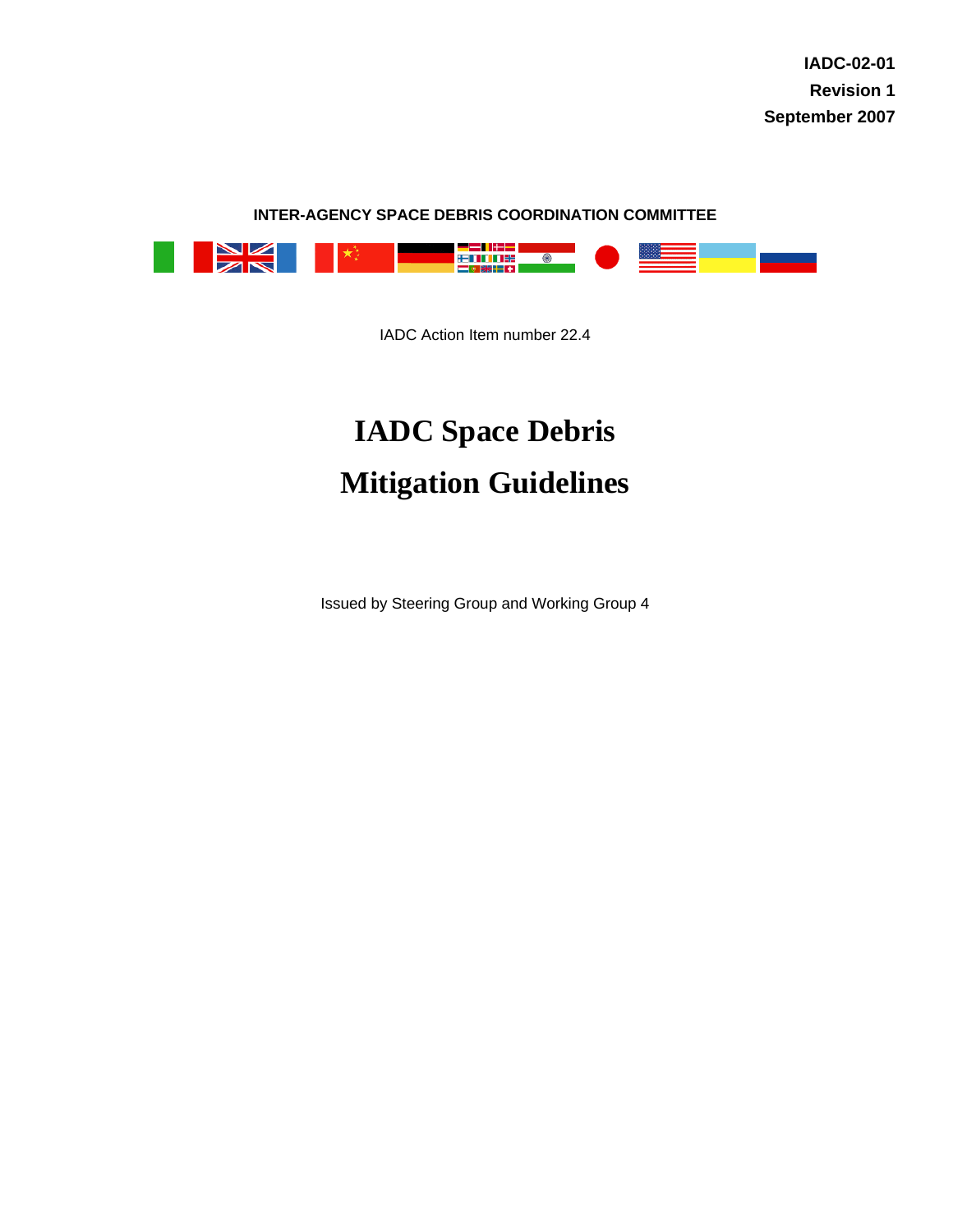# **Table of Contents**

| $\overline{2}$          |  |
|-------------------------|--|
| $\overline{3}$          |  |
| 3.1                     |  |
| 3.2                     |  |
| 3.3                     |  |
| 3.4                     |  |
| 3.5                     |  |
| $\overline{\mathbf{4}}$ |  |
| $5\overline{5}$         |  |
| 5.1                     |  |
| 5.2                     |  |
| 5.2.1                   |  |
| 5.2.2                   |  |
| 5.2.3                   |  |
| 5.3                     |  |
| 5.3.1                   |  |
| 5.3.2                   |  |
| 5.3.3                   |  |
| 5.4                     |  |
| $6\phantom{1}6$         |  |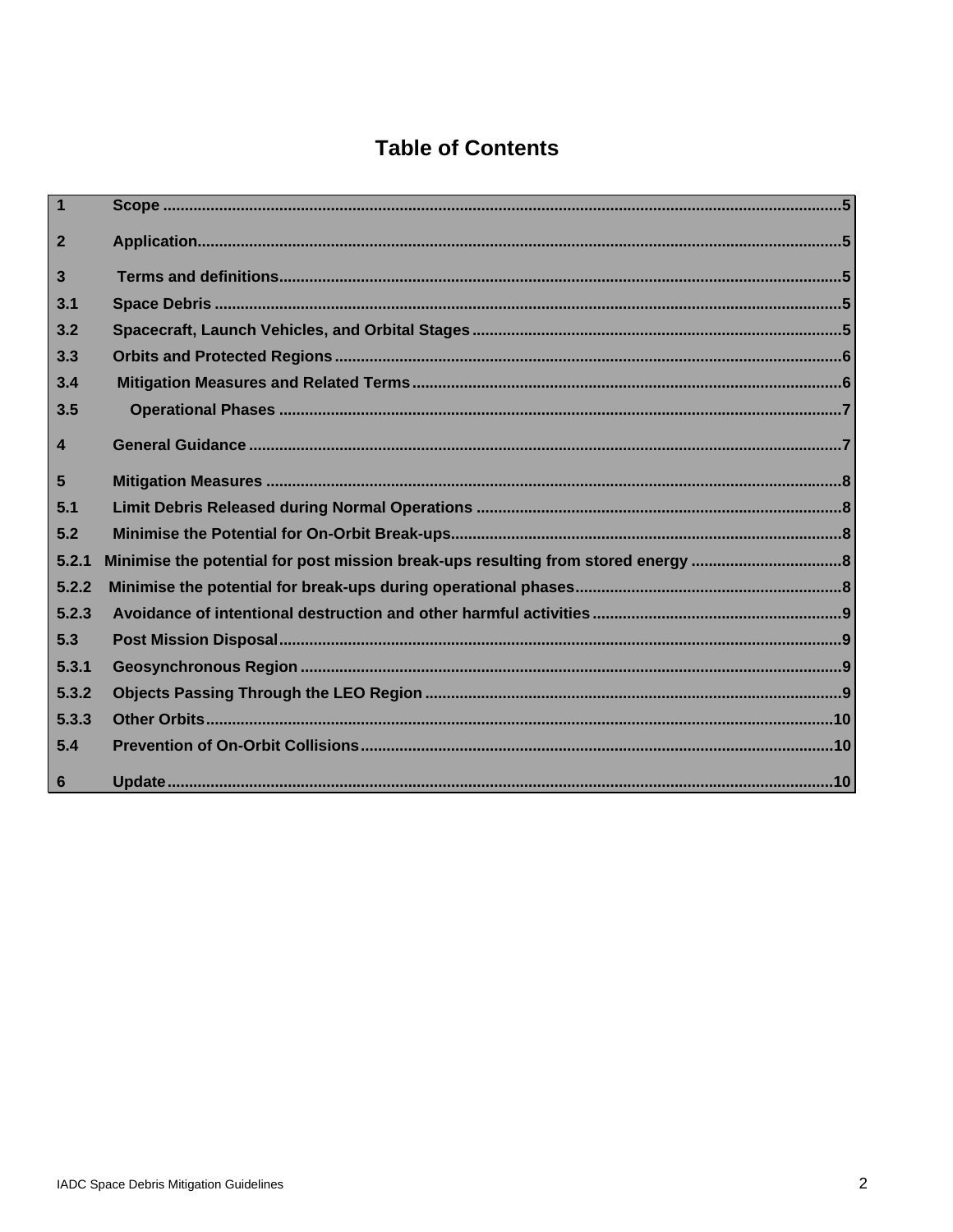# **Foreword**

The Inter-Agency Space Debris Coordination Committee (IADC) is an international forum of governmental bodies for the coordination of activities related to the issues of man-made and natural debris in space. The primary purpose of the IADC is to exchange information on space debris research activities between member space agencies, to facilitate opportunities for co-operation in space debris research, to review the progress of ongoing co-operative activities and to identify debris mitigation options.

Members of the IADC are the Italian Space Agency (ASI), British National Space Centre (BNSC), Centre National d'Etudes Spatiales (CNES), China National Space Administration (CNSA), Deutsches Zentrum fuer Luft-und Raumfahrt e.V. (DLR), European Space Agency (ESA), Indian Space Research Organisation (ISRO), Japan, National Aeronautics and Space Administration (NASA), the National Space Agency of Ukraine (NSAU) and Russian Aviation and Space Agency (Rosaviakosmos).

One of its efforts is to recommend debris mitigation guidelines, with an emphasis on cost effectiveness, that can be considered during planning and design of spacecraft and launch vehicles in order to minimise or eliminate generation of debris during operations. This document provides guidelines for debris reduction, developed via consensus within the IADC.

In the process of producing these guidelines, IADC got information from the following documents and study reports.

- − *Technical Report on Space Debris,* Text of the report adopted by the Scientific and Technical Subcommittee of the United Nations Committee on the Peaceful Uses of Outer Space, 1999
- − *Interagency report on Orbital Debris 1995,* The National Science and Technology Council Committee on Transportation Research and Development, November 1995
- − *U.S. Government Orbital Debris Mitigation Standard Practices*, December 2000
- − *Space Debris Mitigation Standard*, NASDA-STD-18, March 28, 1996
- − *CNES Standards Collection, Method and Procedure Space Debris Safety Requirements*, RNC-CNES-Q-40-512, Issue 1- Rev. 0, April 19, 1999
- − *Policy to Limit Orbital Debris Generation*, NASA Program Directive 8710.3, May 29, 1997
- − *Guidelines and Assessment Procedures for Limiting Orbital Debris*, NASA Safety Standard 1740.14, August 1995
- − *Space Technology Items. General Requirements. Mitigation of Space Debris Population*. Russian Aviation & Space Agency Standard OCT 134-1023-2000
- − *ESA Space Debris Mitigation Handbook*, Release 1.0, April 7 1999
- − *IAA Position Paper on Orbital Debris Edition 2001*, International Academy of Astronautics, 2001
- − *European Space Debris Safety and Mitigation Standard*, Issue 1, Revision 0, September 27 2000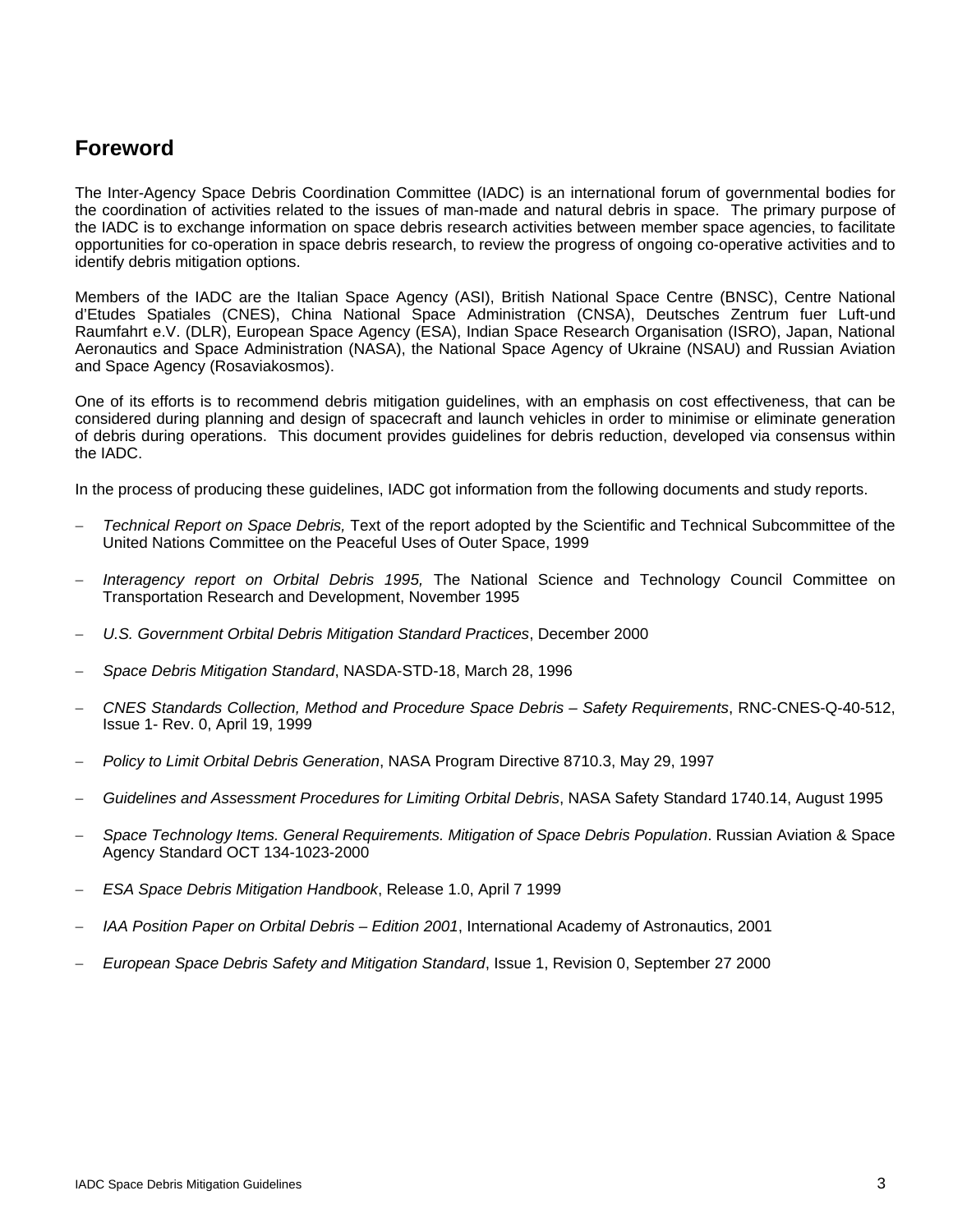# **Introduction**

It has been a common understanding since the United Nations Committee on the Peaceful Uses of Outer Space (UN COPUOS) published its Technical Report on Space Debris in 1999, that man-made space debris today poses little risk to ordinary unmanned spacecraft in Earth orbit, but the population of debris is growing, and the probability of collisions that could lead to potential damage will consequently increase. It has, however, now become common practice to consider the collision risk with orbital debris in planning manned missions. So the implementation of some debris mitigation measures today is a prudent and necessary step towards preserving the space environment for future generations.

Several national and international organisations of the space faring nations have established Space Debris Mitigation Standards or Handbooks to promote efforts to deal with space debris issues. The contents of these Standards and Handbooks may be slightly different from each other but their fundamental principles are the same:

- (1) Preventing on-orbit break-ups
- (2) Removing spacecraft and orbital stages that have reached the end of their mission operations from the useful densely populated orbit regions
- (3) Limiting the objects released during normal operations.

The IADC guidelines are based on these common principles and have been agreed to by consensus among the IADC member agencies.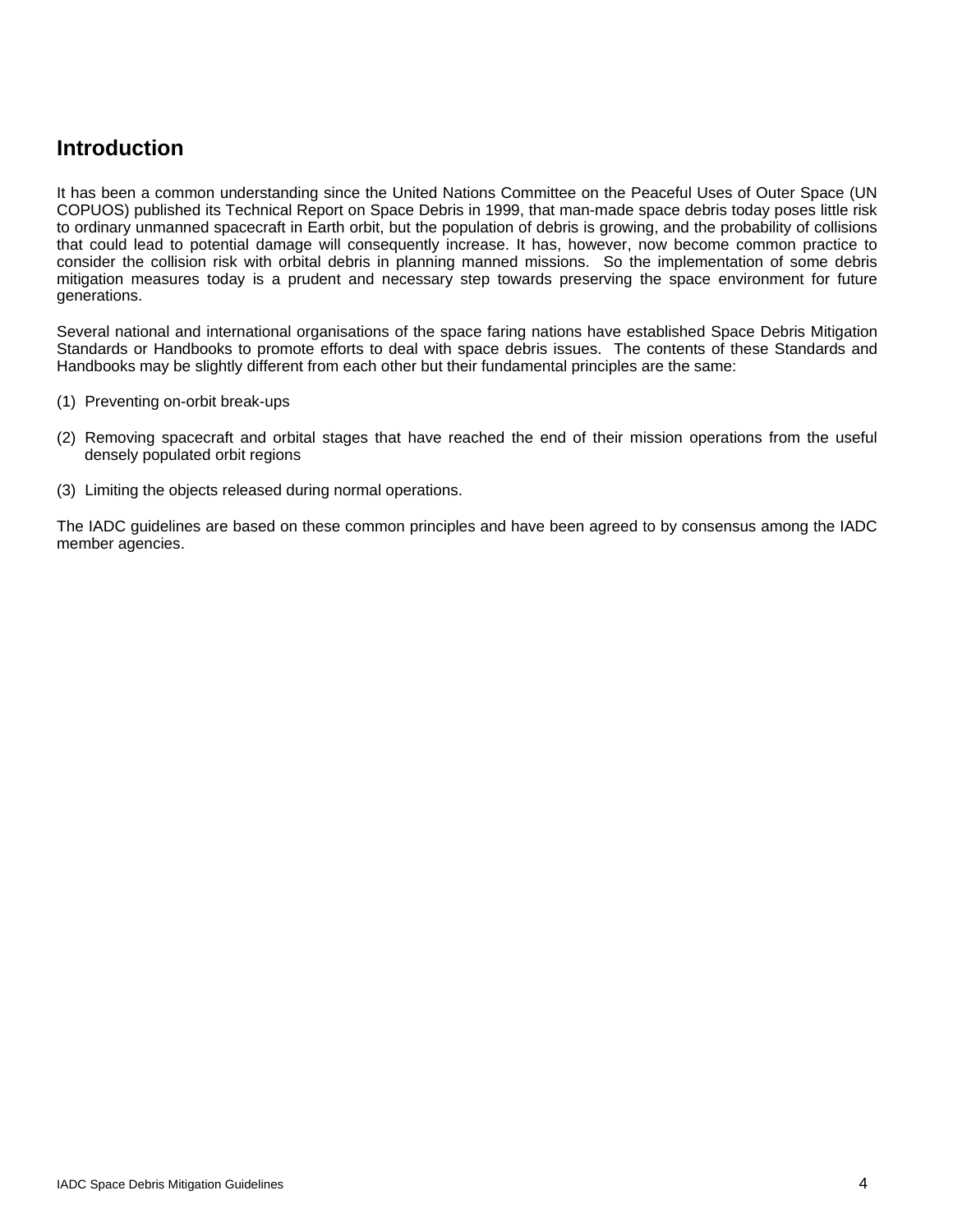# <span id="page-4-0"></span>**IADC Space Debris Mitigation Guidelines**

# **1 Scope**

The IADC Space Debris Mitigation Guidelines describe existing practices that have been identified and evaluated for limiting the generation of space debris in the environment.

The Guidelines cover the overall environmental impact of the missions with a focus on the following:

- (1) Limitation of debris released during normal operations
- (2) Minimisation of the potential for on-orbit break-ups
- (3) Post-mission disposal
- (4) Prevention of on-orbit collisions.

# **2 Application**

The IADC Space Debris Mitigation Guidelines are applicable to mission planning and the design and operation of spacecraft and orbital stages that will be injected into Earth orbit.

Organisations are encouraged to use these Guidelines in identifying the standards that they will apply when establishing the mission requirements for planned spacecraft and orbital stages.

Operators of existing spacecraft and orbital stages are encouraged to apply these guidelines to the greatest extent possible.

# **3 Terms and definitions**

The following terms and definitions are added for the convenience of the readers of this document. They should not necessarily be considered to apply more generally.

#### **3.1 Space Debris**

Space debris are all man made objects including fragments and elements thereof, in Earth orbit or re-entering the atmosphere, that are non functional.

## **3.2 Spacecraft, Launch Vehicles, and Orbital Stages**

**3.2.1** Spacecraft — an orbiting object designed to perform a specific function or mission (e.g. communications, navigation or Earth observation). A spacecraft that can no longer fulfil its intended mission is considered nonfunctional. (Spacecraft in reserve or standby modes awaiting possible reactivation are considered functional.)

**3.2.2 Launch vehicle** – any vehicle constructed for ascent to outer space, and for placing one or more objects in outer space, and any sub-orbital rocket.

**3.2.3** Launch vehicle orbital stages — any stage of a launch vehicle left in Earth orbit.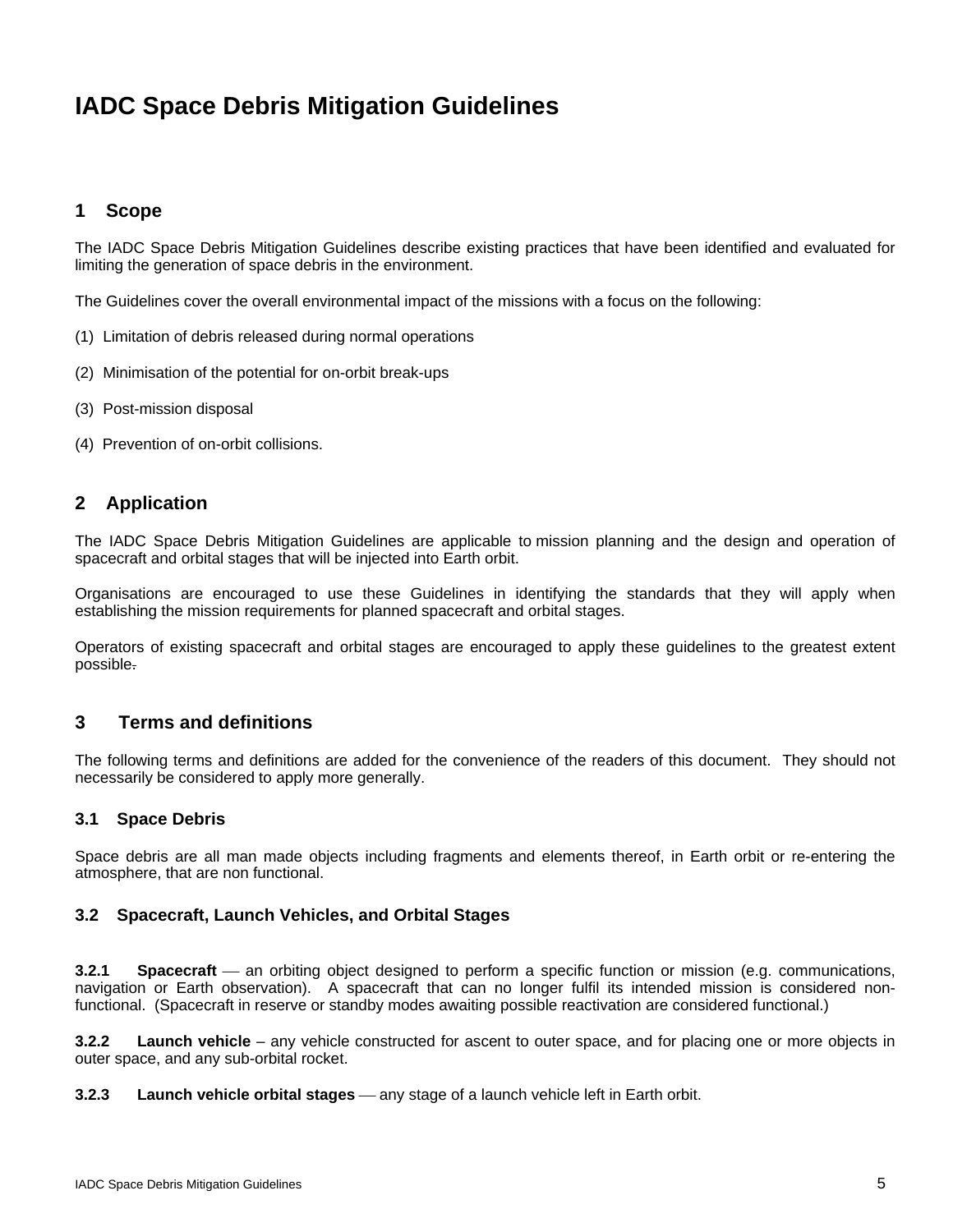# <span id="page-5-0"></span>**3.3 Orbits and Protected Regions**

**3.3.1 Equatorial radius of the Earth -** the equatorial radius of the Earth is taken as 6,378 km and this radius is used as the reference for the Earth's surface from which the orbit regions are defined.

**3.3.2 Protected regions** - any activity that takes place in outer space should be performed while recognising the unique nature of the following regions, A and B, of outer space (see Figure 1), to ensure their future safe and sustainable use. These regions should be protected regions with regard to the generation of space debris.

- (1) Region A, **Low Earth Orbit** (or LEO) Region spherical region that extends from the Earth's surface up to an altitude (Z) of 2,000 km
- (2) Region B, the **Geosynchronous Region**  a segment of the spherical shell defined by the following:

lower altitude = geostationary altitude minus 200 km

upper altitude = geostationary altitude plus 200 km

-15 degrees ≤ latitude ≤ +15 degrees

geostationary altitude ( $Z_{\text{GEO}}$ ) = 35,786 km (the altitude of the geostationary Earth orbit)



*Figure 1 - Protected regions* 

**3.3.3 Geostationary Earth Orbit (GEO)** — Earth orbit having zero inclination and zero eccentricity, whose orbital period is equal to the Earth's sidereal period. The altitude of this unique circular orbit is close to 35,786 km.

**3.3.4 Geostationary Transfer Orbit (GTO)** — an Earth orbit which is or can be used to transfer spacecraft or orbital stages from lower orbits to the geosynchronous region. Such orbits typically have perigees within LEO region and apogees near or above GEO.

## **3.4 Mitigation Measures and Related Terms**

**3.4.1** Passivation — the elimination of all stored energy on a spacecraft or orbital stages to reduce the chance of break-up. Typical passivation measures include venting or burning excess propellant, discharging batteries and relieving pressure vessels.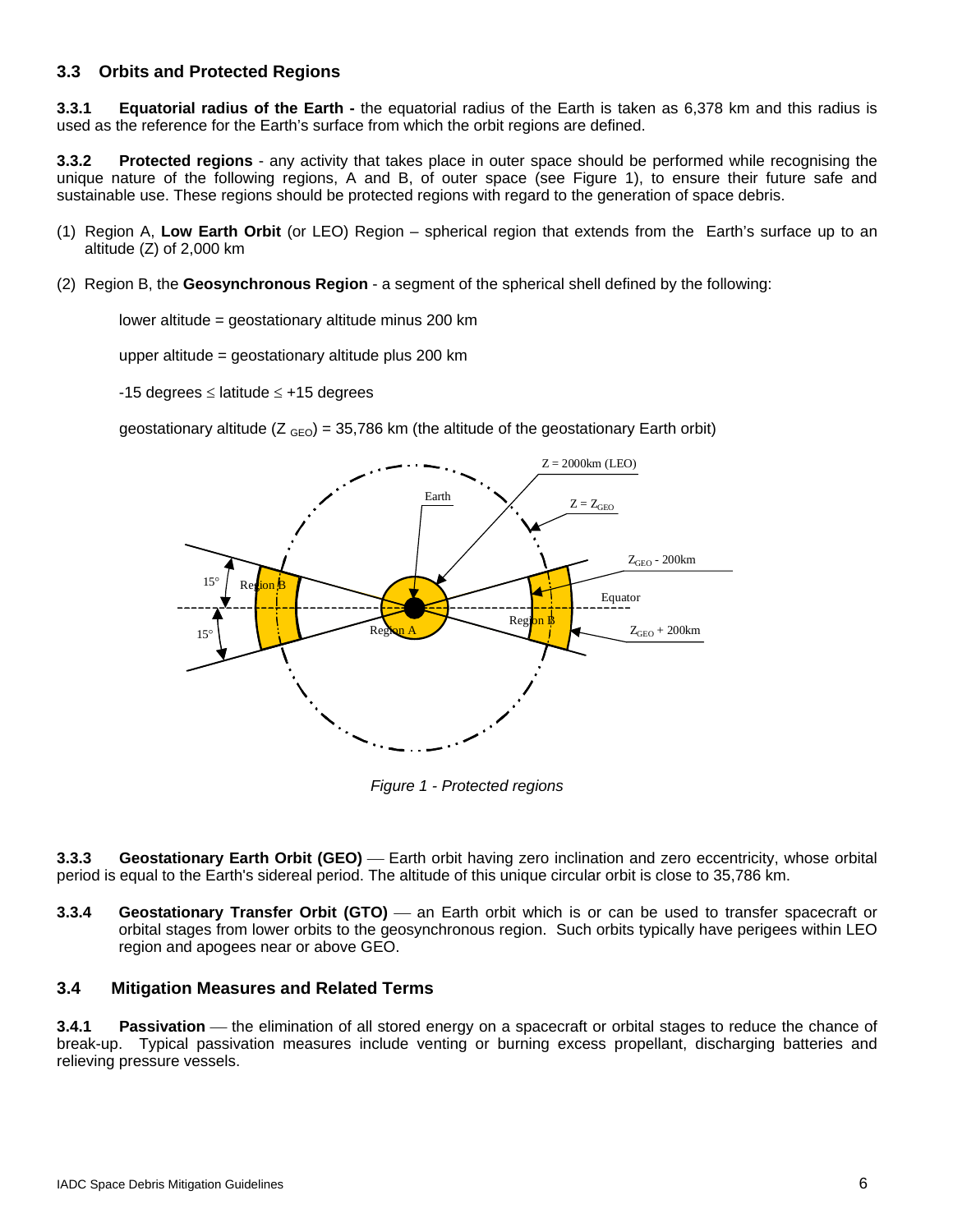<span id="page-6-0"></span>**3.4.2** De-orbit — intentional changing of orbit for re-entry of a spacecraft or orbital stage into the Earth's atmosphere to eliminate the hazard it poses to other spacecraft and orbital stages, by applying a retarding force, usually via a propulsion system.

- **3.4.3** Re-orbit intentional changing of a spacecraft or orbital stage's orbit
- **3.4.4 Break-up** any event that generates fragments, which are released into Earth orbit. This includes:
- (1) An explosion caused by the chemical or thermal energy from propellants, pyrotechnics and so on
- (2) A rupture caused by an increase in internal pressure
- (3) A break-up caused by energy from collision with other objects

However, the following events are excluded from this definition:

- A break-up during the re-entry phase caused by aerodynamic forces
- The generation of fragments, such as paint flakes, resulting from the ageing and degradation of a spacecraft or orbital stage.

#### **3.5 Operational Phases**

- **3.5.1 Launch phase** begins when the launch vehicle is no longer in physical contact with equipment and ground installations that made its preparation and ignition possible (or when the launch vehicle is dropped from the carrieraircraft, if any), and continues up to the end of the mission assigned to the launch vehicle.
- **3.5.2 Mission phase** the phase where the spacecraft or orbital stage fulfils its mission. Begins at the end of the launch phase and ends at the beginning of the disposal phase.
- **3.5.3 Disposal phase** begins at the end of the mission phase for a spacecraft or orbital stage and ends when the spacecraft or orbital stage has performed the actions to reduce the hazards it poses to other spacecraft and orbital stages.

# **4 General Guidance**

During an organisation's planning for and operation of a spacecraft and/or orbital stage, it should take systematic actions to reduce adverse effects on the orbital environment by introducing space debris mitigation measures into the spacecraft or orbital stage's lifecycle, from the mission requirement analysis and definition phases.

In order to manage the implementation of space debris mitigation measures, it is recommended that a feasible Space Debris Mitigation Plan be established and documented for each program and project. The Mitigation Plan should include the following items:

- (1) A management plan addressing space debris mitigation activities
- (2) A plan for the assessment and mitigation of risks related to space debris, including applicable standards
- (3) The measures minimising the hazard related to malfunctions that have a potential for generating space debris
- (4) A plan for disposal of the spacecraft and/or orbital stages at end of mission
- (5) Justification of choice and selection when several possibilities exist
- (6) Compliance matrix addressing the recommendations of these Guidelines.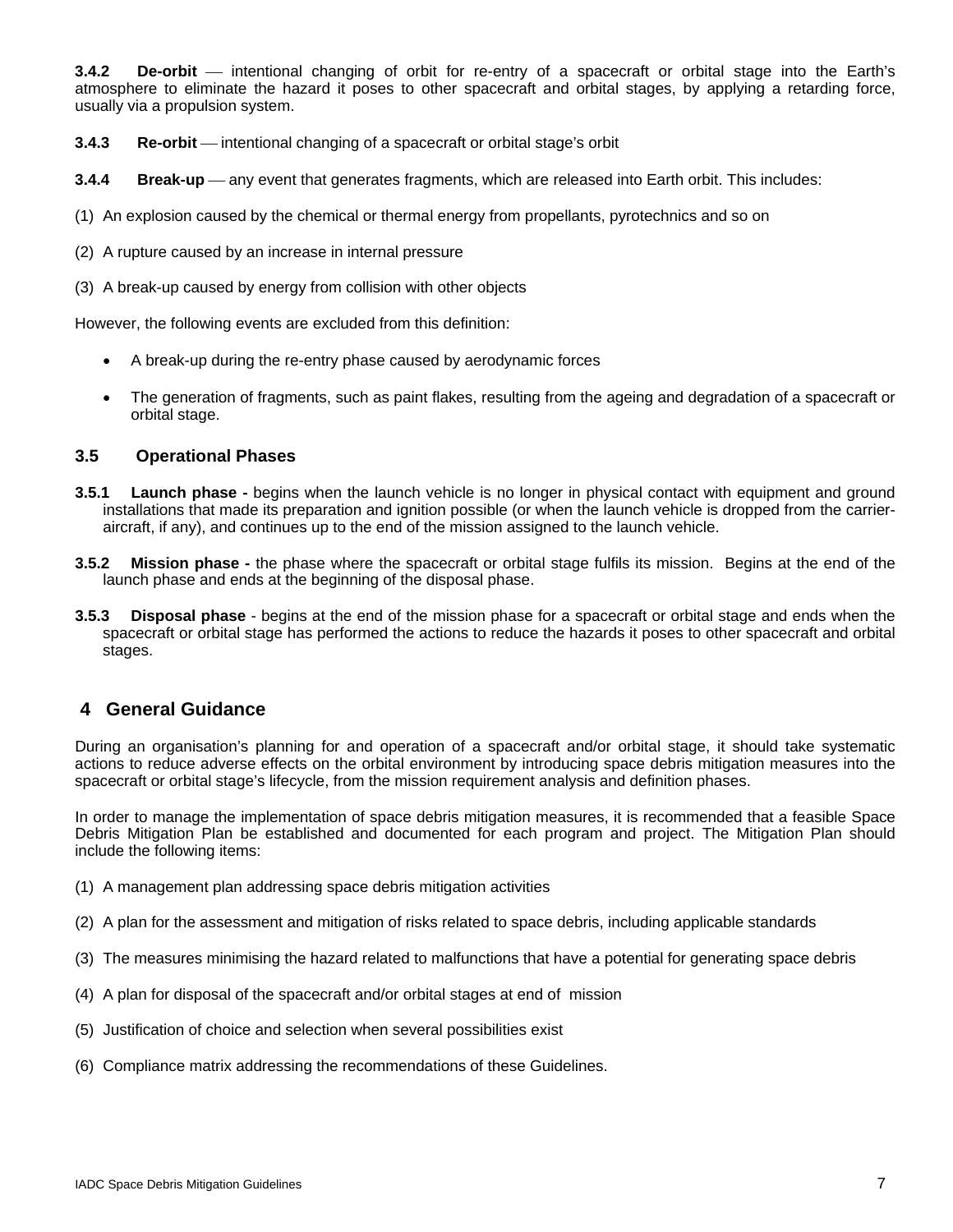# <span id="page-7-0"></span>**5 Mitigation Measures**

# **5.1 Limit Debris Released during Normal Operations**

In all operational orbit regimes, spacecraft and orbital stages should be designed not to release debris during normal operations. Where this is not feasible any release of debris should be minimised in number, area and orbital lifetime.

Any program, project or experiment that will release objects in orbit should not be planned unless an adequate assessment can verify that the effect on the orbital environment, and the hazard to other operating spacecraft and orbital stages, is acceptably low in the long-term.

The potential hazard of tethered systems should be analysed by considering both an intact and severed system.

## **5.2 Minimise the Potential for On-Orbit Break-ups**

On-orbit break-ups caused by the following factors should be prevented using the measures described in 5.2.1 − 5.2.3:

- (1) The potential for break-ups during mission should be minimised
- (2) All space systems should be designed and operated so as to prevent accidental explosions and ruptures at end-ofmission
- (3) Intentional destructions, which will generate long-lived orbital debris, should not be planned or conducted.

#### **5.2.1 Minimise the potential for post mission break-ups resulting from stored energy**

In order to limit the risk to other spacecraft and orbital stages from accidental break-ups after the completion of mission operations, all on-board sources of stored energy of a spacecraft or orbital stage, such as residual propellants, batteries, high-pressure vessels, self-destructive devices, flywheels and momentum wheels, should be depleted or safed when they are no longer required for mission operations or post-mission disposal. Depletion should occur as soon as this operation does not pose an unacceptable risk to the payload. Mitigation measures should be carefully designed not to create other risks.

- (1) Residual propellants and other fluids, such as pressurant, should be depleted as thoroughly as possible, either by depletion burns or venting, to prevent accidental break-ups by over-pressurisation or chemical reaction.
- (2) Batteries should be adequately designed and manufactured, both structurally and electrically, to prevent break-ups. Pressure increase in battery cells and assemblies could be prevented by mechanical measures unless these measures cause an excessive reduction of mission assurance. At the end of operations battery charging lines should be de-activated*.*
- (3) High-pressure vessels should be vented to a level guaranteeing that no break-ups can occur. Leak-before-burst designs are beneficial but are not sufficient to meet all passivation recommendations of propulsion and pressurisation systems. Heat pipes may be left pressurised if the probability of rupture can be demonstrated to be very low.
- (4) Self-destruct systems should be designed not to cause unintentional destruction due to inadvertent commands, thermal heating, or radio frequency interference.
- (5) Power to flywheels and momentum wheels should be terminated during the disposal phase.
- (6) Other forms of stored energy should be assessed and adequate mitigation measures should be applied.

#### **5.2.2 Minimise the potential for break-ups during operational phases**

During the design of spacecraft or orbital stages, each program or project should demonstrate, using failure mode and effects analyses or an equivalent analysis, that there is no probable failure mode leading to accidental break-ups. If such failures cannot be excluded, the design or operational procedures should minimise the probability of their occurrence.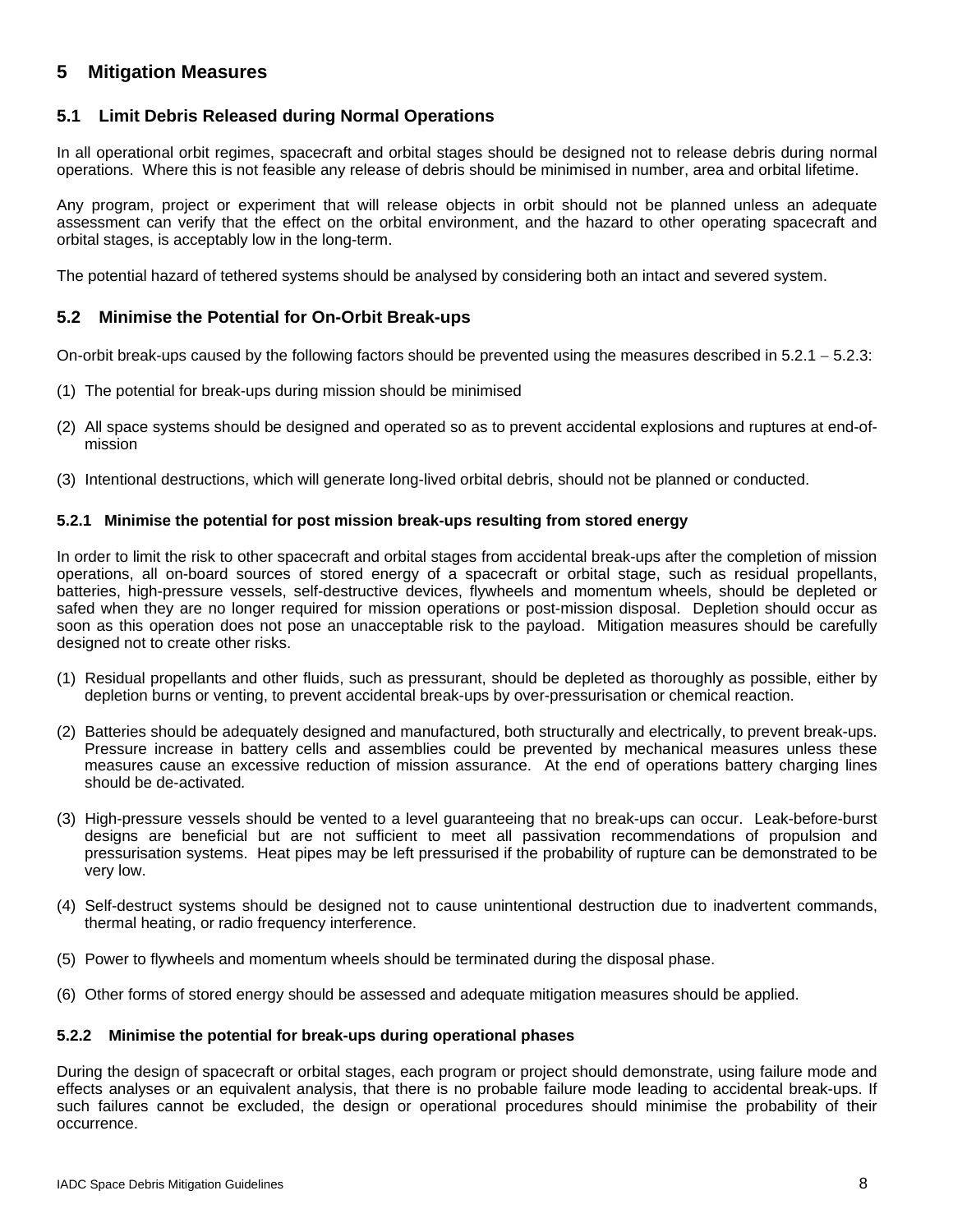<span id="page-8-0"></span>During the operational phases, a spacecraft or orbital stage should be periodically monitored to detect malfunctions that could lead to a break-up or loss of control function. In the case that a malfunction is detected, adequate recovery measures should be planned and conducted; otherwise disposal and passivation measures for the spacecraft or orbital stage should be planned and conducted.

#### **5.2.3 Avoidance of intentional destruction and other harmful activities**

Intentional destruction of a spacecraft or orbital stage, (self-destruction, intentional collision, etc.), and other harmful activities that may significantly increase collision risks to other spacecraft and orbital stages should be avoided. For instance, intentional break-ups should be conducted at sufficiently low altitudes so that orbital fragments are short lived.

# **5.3 Post Mission Disposal**

#### **5.3.1 Geosynchronous Region**

Spacecraft that have terminated their mission should be manoeuvred far enough away from GEO so as not to cause interference with spacecraft or orbital stage still in geostationary orbit. The manoeuvre should place the spacecraft in an orbit that remains above the GEO protected region.

The IADC and other studies have found that fulfilling the two following conditions at the end of the disposal phase would give an orbit that remains above the GEO protected region:

1. A minimum increase in perigee altitude of:

 $235 \text{ km} + (1000 \cdot C_R \cdot A/m)$ 

where  $C_R$  is the solar radiation pressure coefficient

- A/m is the aspect area to dry mass ratio ( $m^2kg^{-1}$ )
	- 235 km is the sum of the upper altitude of the GEO protected region (200 km) and the maximum descent of a re-orbited spacecraft due to luni-solar & geopotential perturbations (35 km).
- 2. An eccentricity less than or equal to 0.003.

Other options enabling spacecraft to fulfil this guideline to remain above the GEO protected region are described in the "Support to the IADC Space Debris Mitigation Guidelines" document.

The propulsion system for a GEO spacecraft should be designed not to be separated from the spacecraft. In the case that there are unavoidable reasons that require separation, the propulsion system should be designed to be left in an orbit that is, and will remain, outside of the protected geosynchronous region. Regardless of whether it is separated or not, a propulsion system should be designed for passivation.

Operators should avoid the long term presence of launch vehicle orbital stages in the geosynchronous region.

## **5.3.2 Objects Passing Through the LEO Region**

Whenever possible spacecraft or orbital stages that are terminating their operational phases in orbits that pass through the LEO region, or have the potential to interfere with the LEO region, should be de-orbited (direct re-entry is preferred) or where appropriate manoeuvred into an orbit with a reduced lifetime. Retrieval is also a disposal option.

A spacecraft or orbital stage should be left in an orbit in which, using an accepted nominal projection for solar activity, atmospheric drag will limit the orbital lifetime after completion of operations. A study on the effect of post-mission orbital lifetime limitation on collision rate and debris population growth has been performed by the IADC. This IADC and some other studies and a number of existing national guidelines have found 25 years to be a reasonable and appropriate